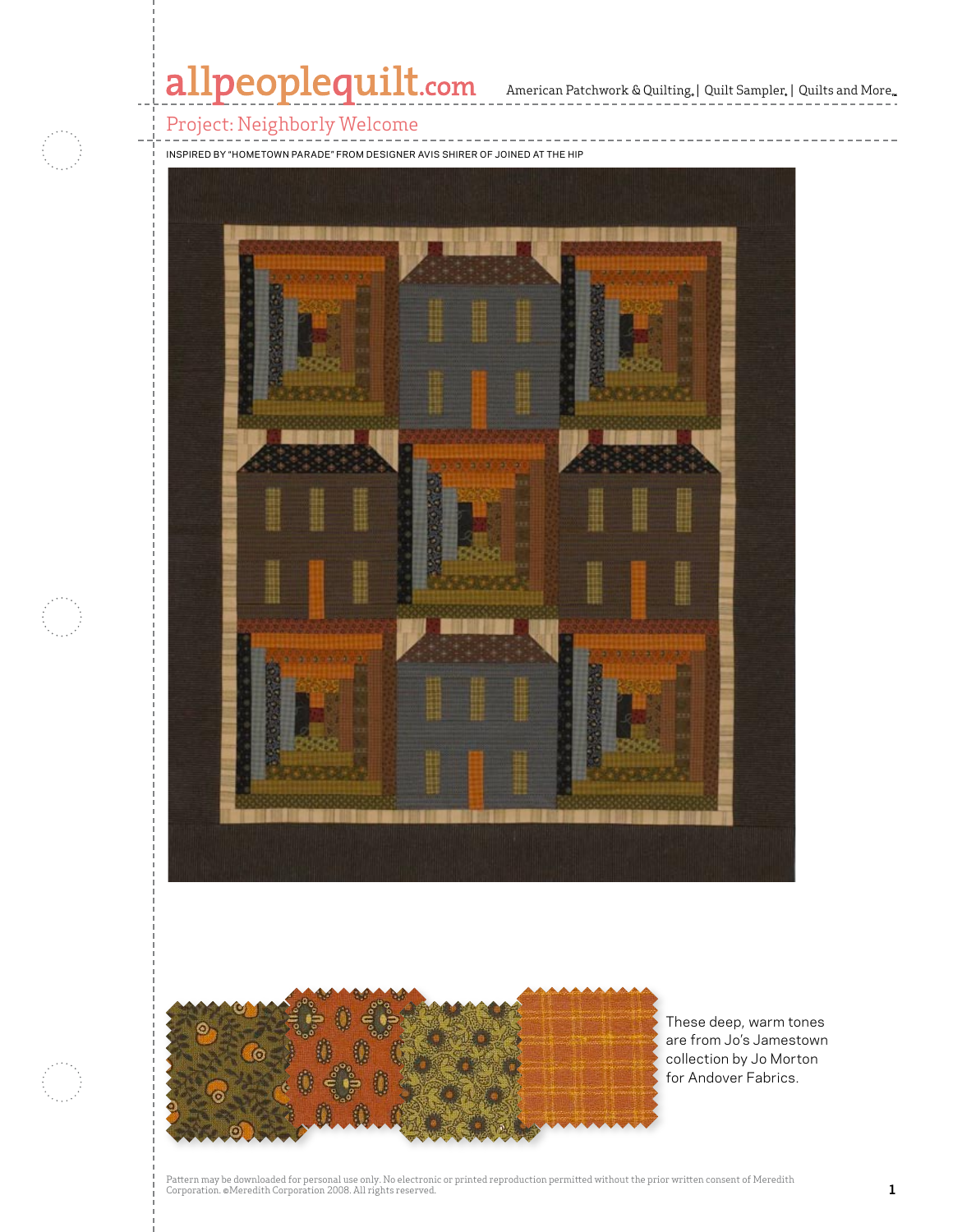# allpeoplequilt.com

American Patchwork & Quilting,  $|$  Quilt Sampler,  $|$  Quilts and More,

Project: Neighborly Welcome

A neighborhood of nine rectangular blocks makes this almost-square throw.

### Materials

- **1/3** yard total assorted orange prints (Log Cabin blocks)
- **•**  8" square dark red print (blocks)
- **1/3** yard total assorted olive green prints (Log Cabin blocks)
- **1/3** yard total assorted navy and slate blue prints (Log Cabin blocks)
- **1/3** yard total assorted brown prints (Log Cabin blocks)
- **1/<sub>2</sub>** yard tan stripe (house blocks, inner border)
- **•**  1⁄8 yard *each* of brown print and black print (roofs of house blocks)
- **1/3** yard each of blue stripe and brown stripe (house blocks)
- **1/8** yard olive green plaid (house blocks)
- **•**  8" square orange plaid (house blocks)
- **<sup>■</sup>** 1<sup>1</sup>⁄<sub>8</sub> yards brown stripe (outer border, binding)
- <sup>•</sup> 2<sup>1</sup>⁄<sub>2</sub> yards backing fabric
- **•**  <sup>50</sup>×56" batting

Finished quilt: 431/2×491/2" Finished blocks: 11×13"

Quantities are for 44⁄45"-wide, 100% cotton fabrics. Measurements include 1/4" seam

allowances. Sew with right sides together unless otherwise stated.

#### Cut Fabrics

Cut pieces in the following order.

**From assorted orange prints, cut:**

- **•** 5-11/<sub>2</sub>×111/<sub>2</sub>" strips
- **•** 5—1½×9½" strips
- **•** 5—1½×7½" strips
- **•** 5—1½×5½" strips
- **•** 5—1½×3½" strips
- $\blacksquare$  5-1<sup>1</sup>/<sub>2</sub>" squares

**From dark red print, cut:**

**•** 13-1½" squares

**From assorted olive green prints, cut:**

- **•** 5-1½×11½" strips
- **•** 5-11/2×91/2" strips
- **•** 5—1½×7½" strips
- **•** 5—1½×5½" strips
- **•** 5—1½×3½" strips
- $\blacksquare$  5—1 $\frac{1}{2}$ " squares

**From assorted navy and slate blue prints, cut:**

- **•** 5-1½×11½ strips
- **•** 5—1½×9½" strips
- **•** 5—1½×7½" strips
- **•** 5—1½×5½" strips
- **•** 5-11/2×31/2" strips
- **From assorted brown prints, cut:**
- **•** 5—1½×11½" strips
- **•** 5—1½×9½" strips
- **•** 5—1½×7½" strips
- **•** 5—1½×5½" strips
- **•** 5-11⁄2×31⁄2" strips
- **From tan stripe, cut:**
- **•** 4–11⁄2×42" strips for
- inner border
- **•** 4-11⁄2×51⁄2" strips
- 8-2<sup>1</sup>⁄<sub>2</sub>" squares
- 8-1½×2½" rectangles **From brown print, cut:**
- <sup>•</sup> 2–2½×11½" strips
- **From black print, cut:**
- **•** 2-2<sup>1</sup>/<sub>2</sub>×11<sup>1</sup>/<sub>2</sub><sup>"</sup> strips
- **From blue stripe, cut:**
- **•** 2–21⁄<sub>2</sub>×11<sup>1</sup>⁄<sub>2</sub>" strips
- **•** 2–1½×11½" strips
- **16-21/2×31/2** rectangles
- **•** 2–1½×5½" strips

**From brown stripe, cut:**

- **•** 2–21⁄2×11<sup>1</sup>⁄2" strips
- **•** 2-11⁄2×11<sup>1</sup>/<sub>2</sub>" strips
- **•** 16-21⁄2×31⁄2" rectangles
- **•** 2-11⁄2×51⁄2" strips
- **From olive green plaid, cut:**
- **•** 20–1½×3½" strips
- **From orange plaid, cut:**
- **•** 4–1 $\frac{1}{2}$ ×4 $\frac{1}{2}$  strips
- **From brown stripe, cut:**
- 5-4<sup>1</sup>⁄<sub>2</sub>×42" strips for outer border
- 5–2<sup>1</sup>⁄<sub>2×42</sub>" binding strips

### Assemble Log Cabin Blocks

- 1. Sew together an orange print 1<sup>1/2</sup> square, dark red print 1<sup>1/2</sup> square, and olive green print  $1\frac{1}{2}$ " square in a vertical row to make a block center (Diagram 1). Press seams toward dark red square.
- 2. Referring to Diagram 2, sew navy or slate blue print and brown print 11⁄2×31⁄2" strips to side edges of block center. Press seams away from block center.
- **3.** Referring to Diagram 3, add orange print and olive green print 11⁄2×31⁄2" strips to top and bottom edges of block center. Press seams away from block center.
- 4. Referring to Diagram 4, continue adding strips to side edges, then top and bottom edges in Courthouse Steps fashion to make a Log Cabin block. Press all seams away from block center. The block should be  $11\frac{1}{2} \times 13\frac{1}{2}$ " including seam allowances.
- 5. Repeat steps 1 through 4 to make five Log Cabin blocks total.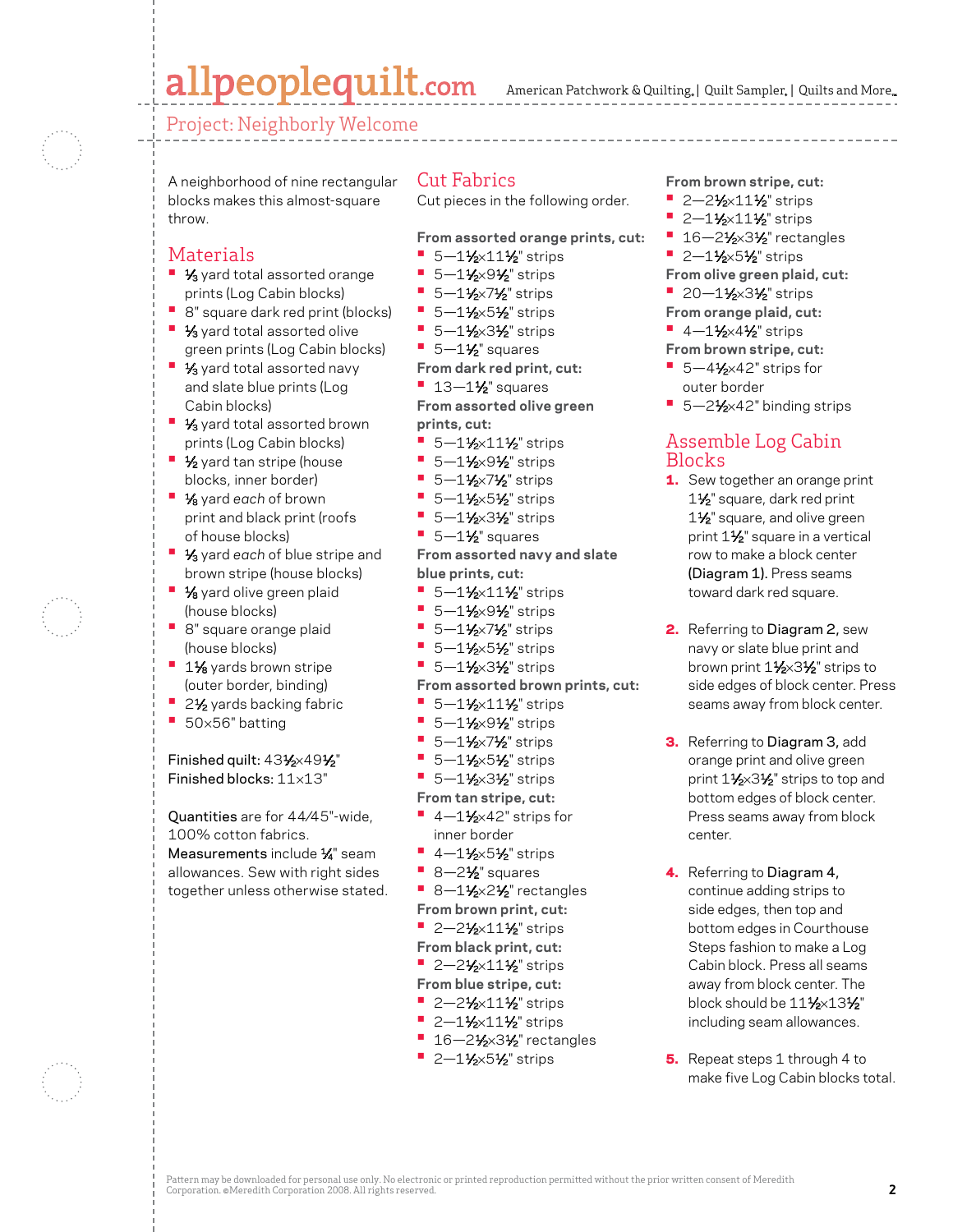# allpeoplequilt.com

American Patchwork & Quilting,  $|$  Quilt Sampler,  $|$  Quilts and More,

Project: Neighborly Welcome



### Assemble House Blocks

- **1.** Use a pencil to mark a diagonal line on wrong side of each tan stripe 2<sup>1/2</sup> square.
- 2. Align a marked tan stripe 21/<sub>2</sub>" square with each end of a brown print 2<sup>1</sup>/<sub>2</sub>×11<sup>1</sup>/<sub>2</sub>" strip (Diagram 5; note directions of drawn lines). Stitch on marked lines; trim excess fabric, leaving 1⁄4" seam allowances. Press open attached triangles to make roof unit.
- **3.** Referring to Diagram 6, lay out roof unit and tan stripe, dark red print, blue stripe, olive green plaid, and orange plaid pieces for house block in sections. Sew together pieces in each section; press seams toward darker prints.
- 4. Join sections to make a blue house block. Press seams in one direction. The block should be  $11\frac{1}{2} \times 13\frac{1}{2}$ " including seam allowances.
- 5. Repeat steps 2 through 4 to make a second blue house block.
- **6.** Substituting black print for brown print and brown stripe for blue stripe, repeat steps 2 through 4 to make two brown house blocks total.

### Assemble Quilt Top

- 1. Referring to photo on *page 1*, lay out blocks in three rows. Sew together blocks in each row. Press seams in one direction, alternating direction with each row.
- **2.** Join rows to make quilt center. Press seams in one direction. The quilt center should be 331⁄2×391⁄2" including seam allowances.
- 3. Cut and piece tan stripe 11⁄2×42" strips to make:
	- **•** 2-11⁄2×39<sup>1</sup>/<sub>2</sub>" inner border strips
	- **•** 2—11⁄2×351⁄2" inner border strips
- 4. Sew long inner border strips to long edges of quilt center. Add short inner border strips to remaining edges. Press all seams toward border.
- **5.** Cut and piece brown stripe 4<sup>1</sup>/<sub>2</sub>×42" strips to make:
	- **•** 2-41⁄2×431⁄2" outer border strips
	- **•** 2-41⁄2×411⁄2" outer border strips
- 6. Sew brown stripe  $4\frac{1}{2} \times 41\frac{1}{2}$ " outer border strips to long edges of quilt center. Add brown stripe 41⁄2×431⁄2" outer border strips to remaining edges to complete quilt top. Press all seams toward outer border.

#### Finish Quilt

- 1. Layer quilt top, batting, and backing; baste. Quilt as desired.
- 2. Bind with brown stripe binding strips.

Pattern may be downloaded for personal use only. No electronic or printed reproduction permitted without the prior written consent of Meredith Corporation. ©Meredith Corporation 2008. All rights reserved. Princet exposued to prince minded the prior minicipality of reserved.